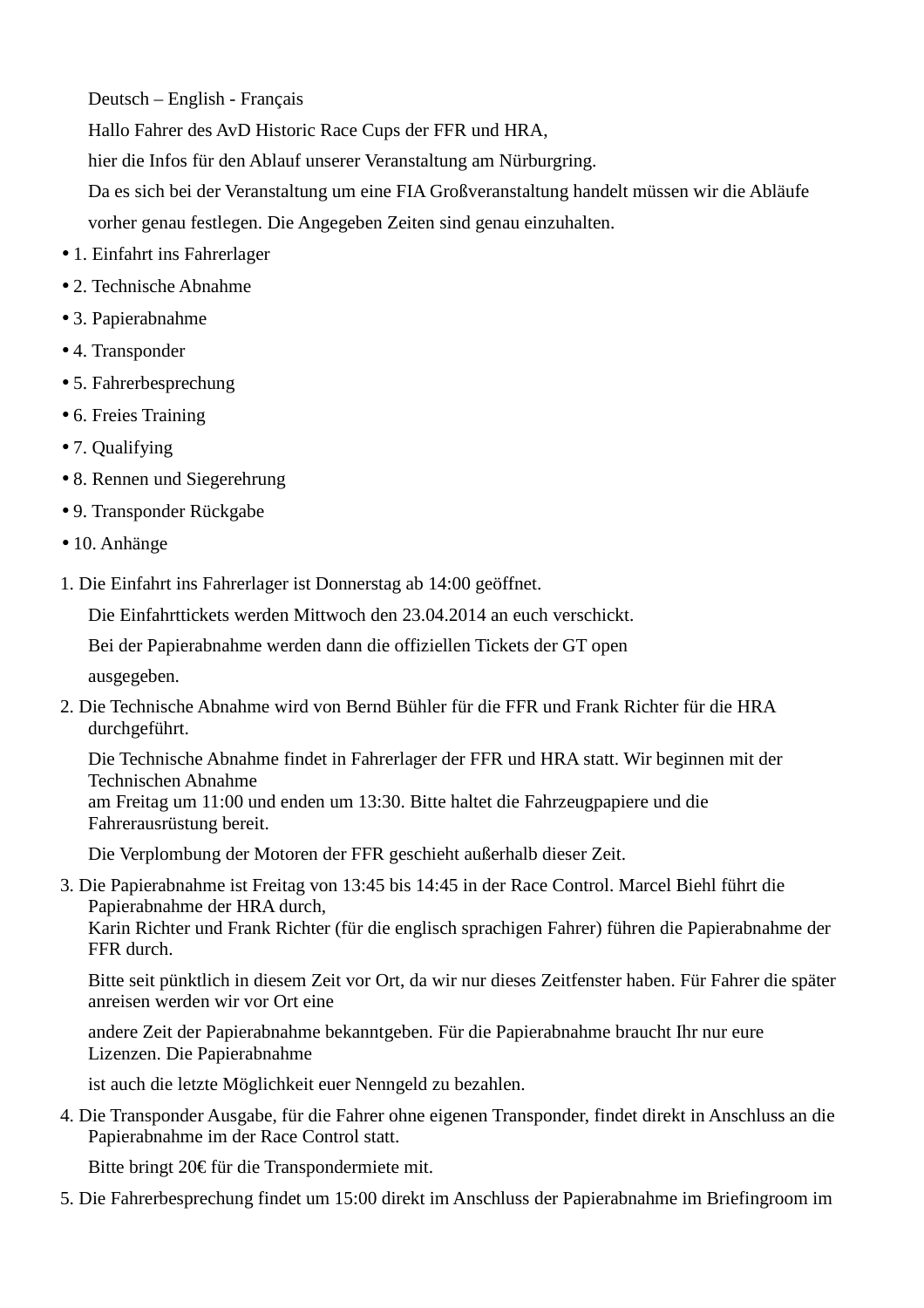ersten Stock der Race Control statt.

Die Fahrerbesprechung wird vom Rennleiter Volker Ehekircher in deutsch durchgeführt.

Die Englisch Übersetzung wird von Frank Richter parallel durchgeführt.

Am Ende der Fahrerbesprechung werden die neuen Fahrer der FFR und HRA begrüßen.

- 6. Um 17:10 startet unser freies und ungezeitetes Training (in Nenngeld enthalten).
- 7. Das Qualifying der FFR und die Goldpokal Fahrer der HRA ist Samstag um 08:30

Das Qualifying der HRA und die Goldpokal Fahrer der FFR ist Samstag um 12:10

8. Das erste Rennen der FFR und der HRA Goldpokal Fahrer Startet am Samstag um 17:35, bitte seit spätesten um 17:20 im Vorstart.

Die FFR startet in 2 Feldern mit 30 Sekunden Abstand. Feld 1 Formel Ford 2000, Formel Ford Zetek und HRA Goldpokal. Feld 2 Formel Ford 1600.

Direkt im Anschluss an des Rennen werden die Plätze 1-3 der FFR im Gesamtklassement auf dem Podium geehrt. Die Plätze1-3 des HRA Goldpokal

werden ebenfalls direkt auf dem Podium geehrt.

Das erste Rennen der HRA und der FFR Goldpokal Fahrer Startet am Sontag um 10:05, bitte seit spätesten um 09:50 im Vorstart.

Die HRA startet in 2 Feldern mit 30 Sekunden Abstand. Feld 1 HRA, Feld 2 FFR Goldpokal.

Direkt im Anschluss an des Rennen werden die Plätze 1-3 der HRA im Gesamtklassement auf dem Podium geehrt. Die Plätze 1-3 Fahrer des

FFR Goldpokal werden ebenfalls direkt auf dem Podium geehrt.

Das zweite Rennen der FFR und HRA Startet am Sonntag um 15:40, bitte seit spätesten um 15:25 im Vorstart.

Wir starten in zwei Feldern mit 30 Sekunden Abstand, die Rennserie mit der besten Qualifying Zeit startet zuerst.

Direkt im Anschluss an des Rennen werden die Plätze 1-3 der HRA im Gesamtklassement auf dem Podium geehrt.

Die Plätze 1-3 der FFR Klasse Formel Ford 1600 werden direkt auf dem Podium geehrt.

Die Kompletten Siegerehrungen werden im Fahrerlager von den jeweiligen Koordinatoren durchgeführt.

Die Zeiten der internen Siegerehrungen werden euch vor Ort bekanntgegeben.

- 9. Bitte gebt die Transponder direkt nach dem letzten Rennen bei euren Koordinatoren ab. Fahrer die vorher abreisen denken bitte daran ihre Transponder abzugeben.
	- 1. Im Anhang findet ihr alle notwendigen Infos für die Veranstaltung
- A. Aktualisierter Zeitplan
- B. Fahrerlagerplan
- C. Cateringplan HRA
- D. Cateringplan FFR deutsch
- E. Cateringplan FFR englisch
- F. Starterliste FFR und HRA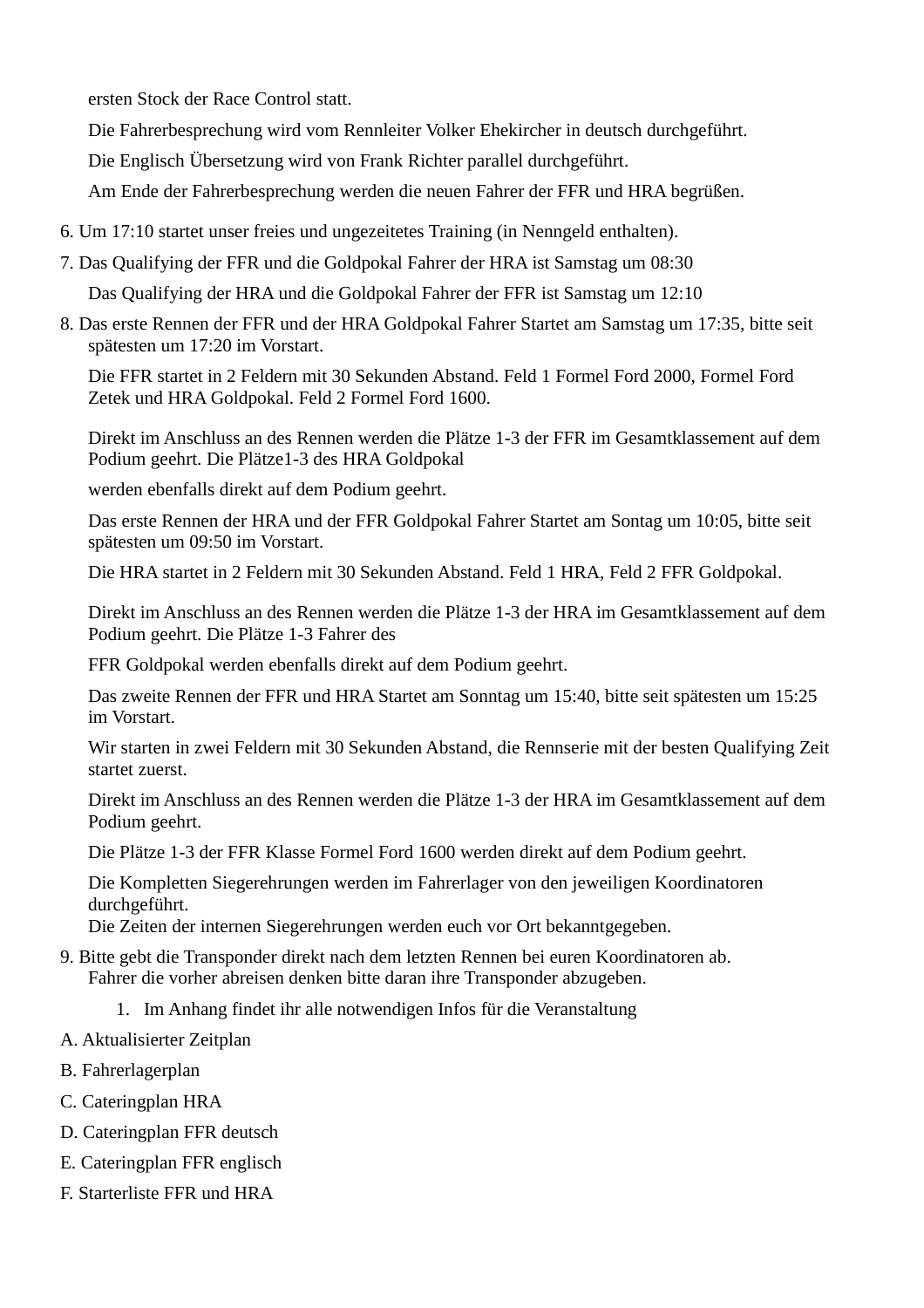So das war es jetzt aber, wir wünschen euch eine gute Anreise und freuen uns schon auf ein Wiedersehen mit euch am Nürburgring.

Euer Orga Team

Dear driver of the AvD Historic Race Cup FFR and HRA,

Here you'll get the relevant information for the Nürburgring races.

As this is an official FIA event we are forced to define our procedures accurately in advance. The mentioned times are strictly mandatory.

- 1. Entrance to the paddock
- 2. Technical Inspections
- 3. Licence Check
- 4. -Ponder
- 5. Drivers Briefing
- 6. Free Practise Session
- 7. Qualifying Session
- 8.Race and Victory Ceremonies
- 9. X-Ponder return
- 10. Attachments

1. The entrance to the paddock will open on Thursday at 2pm.The necessary entry permissions will be posted

on Wednesday the 23rd of April. The official tickets of the GT-Open organisation will be handed out during the document check.

2. The technical inspections will be carried out by Bernd Bühler for the FFR and Frank Richter for the HRA.

These will take place on Friday between 11am and 1:30pm. Please have the documents for your car and

the driver equipment ready for checks at this times.

The engine sealing procedure for the FFR cars will be done outside this time window.

3. The driver licence check is on Friday between 1:45pm and 2:45pm at the race control office. These checks will be conducted by Marcel Biehl for the HRA driver and Karin and Frank Richter for the FFR driver. Please be on time for this as we only have this our to do the paperwork,

this is as well the last opportunity to pay your race entry fee.

For those who intend to arrive later at the track we will have to find an individual solution.

4. The X-Ponder, for those who do not have a personal one, will be handed out after the document check

in the race control office. Please have  $20 \epsilon$  as loancharge with you.

5. The driver briefing will be held directly after the document checks at 3pm first floor of the race control building.

It will be held in German language by the race director Volker Ehekircher.

Frank Richter will be responsible for the English translation. At the end of the briefing we would like to introduce the new driver of HRA and FFR.

6. The untimed free practice starts on Friday at 5:10pm (included in the race entry fee)

7. The qualifying for The FFR and HRA Gold Trophy is on Saturday at 8:30am.

The qualifying for The HRA and FFR Gold Trophy is on Saturday at 12:10.

8. The first race of FFR and HRA Gold Trophy starts on Saturday 5:35pm. Please be at the pre-grid latest at 5:20pm.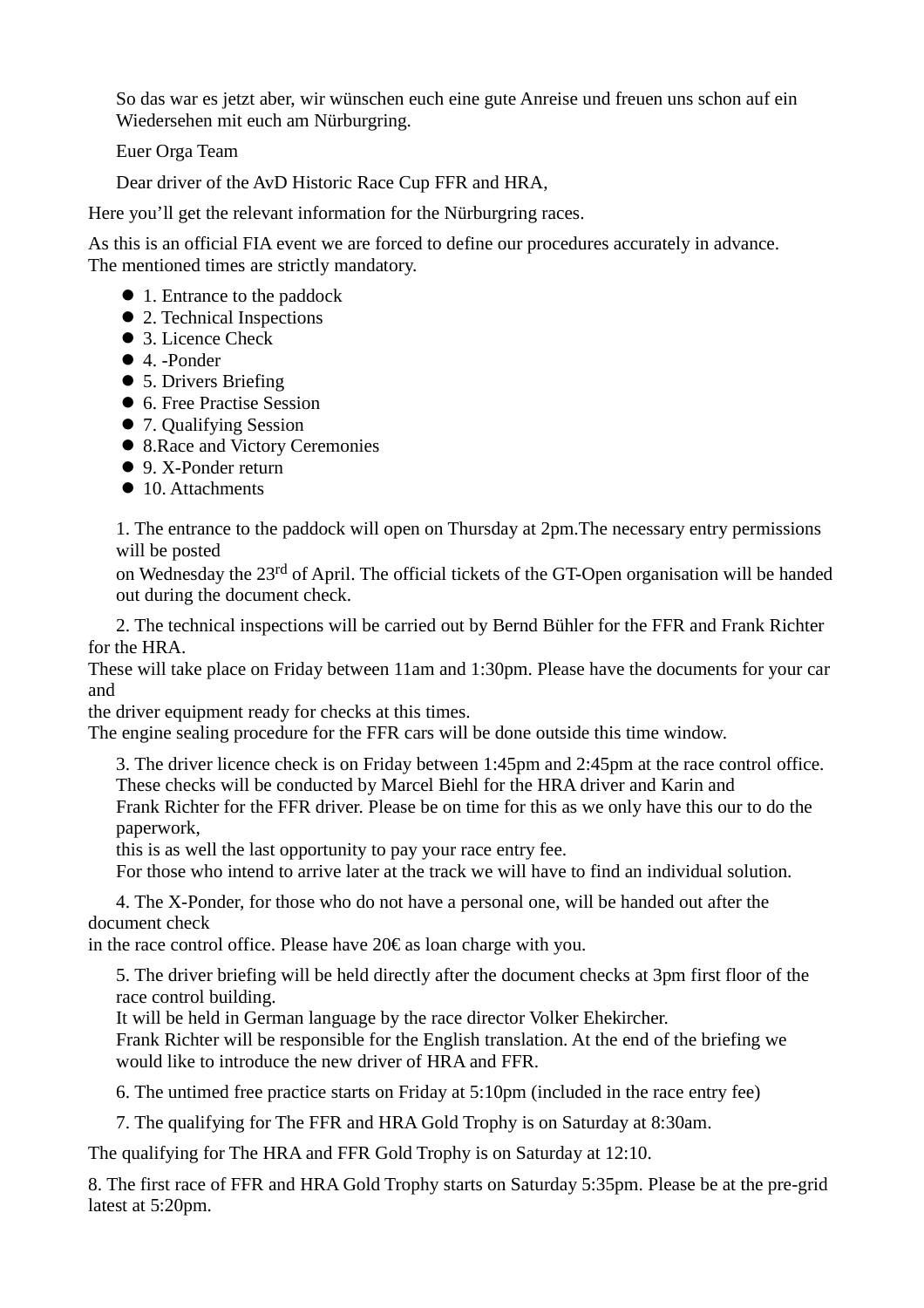The FFR will have again 2 starting groups separated by 30 seconds. First group: Formula Ford 2000, Formula Ford Zetec and HRA Gold Throphy. Second group: Formula Ford 1600.

The victory ceremony for the places 1-3 FFR in total classification as well as for the places 1-3 of the HRA gold Trophy will be directly after the race on the podium.

The first race of HRA and FFR Gold Trophy starts on Sunday 10:05am. Please be at the pre-grid latest at 09:50am.

The HRA will have as well 2 starting groups separated by 30 seconds. First group: HRA. Second group: FFR Gold Trophy.

The victory ceremony for the places 1-3 HRA in total classification as well as for the places 1-3 of the FFR gold Trophy will be directly after the race on the podium.

The second race of FFR and HRA will be started on Sunday 3:40pm. Please be at the pre-grid latest at 3:25pm.

We will have again to starting groups this time HRA and FFR separated by 30 seconds. The series who's pole sitter achieved the fastest time in qualification will start first.

The victory ceremony for the places 1-3 HRA in total classification as well as for the places 1-3 of the FFR FF1600 will be directly after the race on the podium.

The complete ceremonies will be held in the paddock by the series coordinators. The times here for will be announced throughout the weekend.

9. Please return the X-Ponder directly after the last race to your series coordinator. Those who leave early please remember to return them before you leave.

10. Attached you'll find the latest information for the weekend

- A. Latest timetable
- B. Paddock map
- C. Catering HRA
- D. Catering FFR (german)
- E. Catering FFR (english)
- F. List of entrance FFR and HRA

That's finally all for today. We wish you a save trip and are looking forward to see you at the Nürburgring.

Regards,

Your organiser-team.

Bonjour Messieurs les pilotes du AvD Historic Race Cups du FFR et HRA,

Voici les informations concernant le déroulement de notre épreuve du Nürburgring.

Comme il s'agit d'une grosse manifestation de la FIA nous devons déterminer le déroulement très exactement. Il convient donc de respecter les horaires avec précisions.

- 1. Entrer dans le parc concurrent
- 2. Contrôle technique
- 3. Contrôle administratif
- 4. Transpondeurs
- 5. Briefing Pilotes
- 6. Essai libre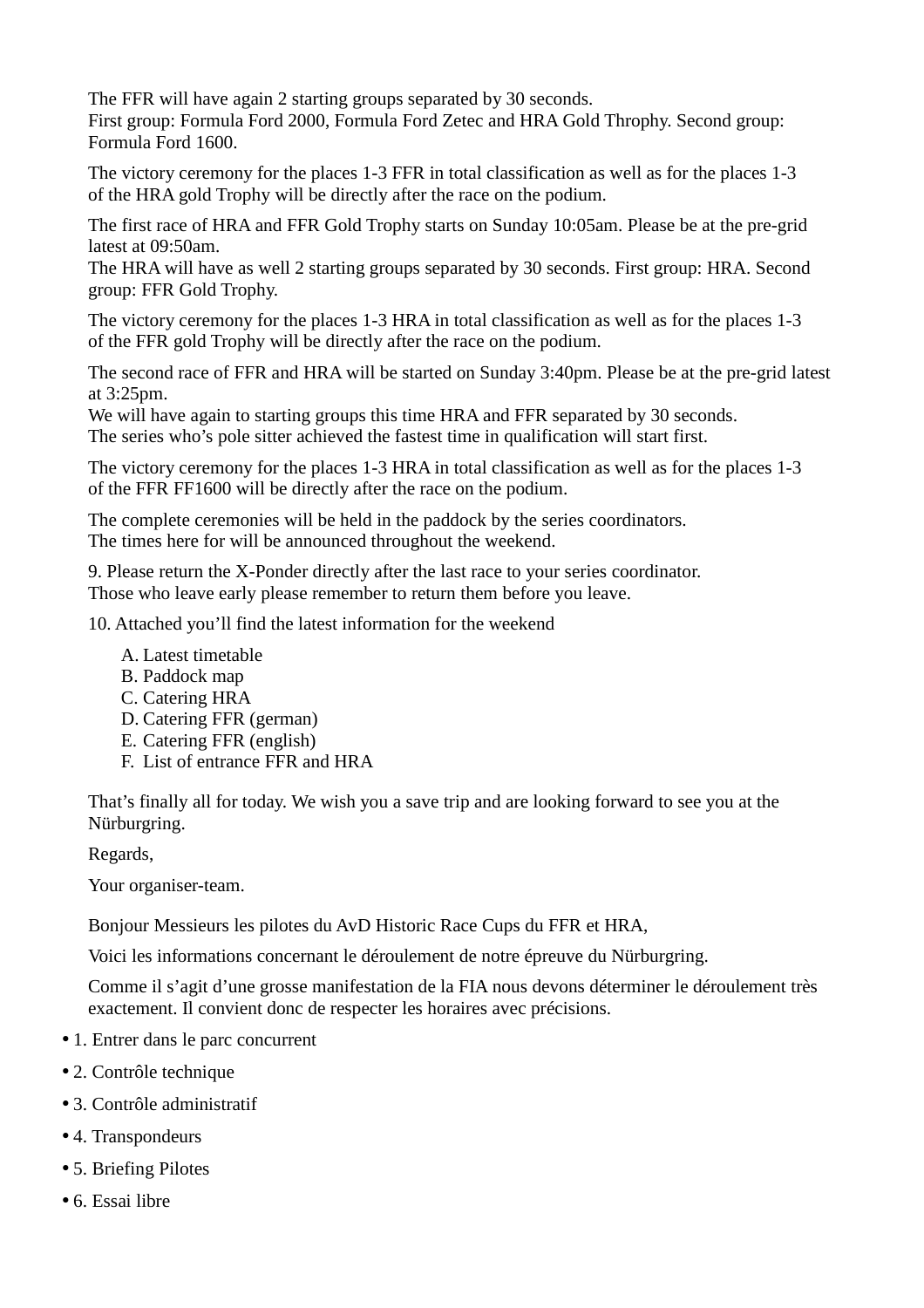- 7. Qualifications
- 8. Courses et podiums
- 9. Retour du transpondeur
- 10. Divers
- 1. Le parc concurrent sera ouvert jeudi dès 14heures.

Les tickets d'entrée vous serons envoyé mercredi 23 avril.

Lors du contrôle administratif les billets définitif du GT Open vous serons remis.

2. Le contrôle technique sera réalisé par Bernd Bühler en ce qui concerne le FFR et

Frank Richter pour le HRA.

Le contrôle technique sera fait dans le parc concurrent pour le FFR et le HRA vendredi dès 11heures et se terminera à 13heures30.Veuillez préparer les documents techniques des véhicules et l'équipement pilote.

Le plombage des moteurs du FFR aura lieu en dehors de ces horaires.

3. Le contrôle administratif aura lieu vendredi de 13heures45 à 14heures45 au Race Control.

Marcel Biehl fera le contrôle pour le HRA, Karin et Frank Richter pour le FFR.

Soyez svp à l'heure car nous n'aurons pas d'autre horaire possible. Pour des pilotes arrivant trop tard nous ferons une exception

qui sera communiqué sur place. Pour le contrôle administratif nous n'avons besoin que de votre licence,

c'est aussi le dernier moment pour payer votre cotisation et votre engagement.

4. La distribution des transpondeurs pour les pilotes qui n'en ont pas aura lieu directement après le contrôle administratif au Start Control

Veuillez tenir 20€ prêt pour la location du transpondeur.

5. Le briefing aura lieu à 15 heures de suite après le contrôle administratif dans le local "Briefing" au premier étage du Race Control.

Le briefing sera tenu par le directeur de course Volker Ehekircher en Allemand. La traduction en Anglais se fera par Frank Richter en parallèle.

A la fin du briefing les nouveaux participants au FFR et au HRA seront présentés et accueillies

- 6. A 17heure 10 aura lieu notre séance d'essai libre sans prise de temps (compris dans le forfait d'engagement).
- 7. La séance de qualification du FFR et du Goldpokal HRA se tiendra samedi à 08:30

La séance de qualification du HRA et du Goldpokal FFR sera samedi à 12heure10

8. Le départ de la première manche du FFR et du HRA Goldpokal aura lieu samedi à

17heure35, veuillez-vous présenter en pré-grille à 17heure20

Le FFR sera réparti en 2 plateaux avec un écart de 30sec. Le plateau 1 sera réservé au Formule Ford 2000,

au Formule Ford Zetec et aux pilotes du Goldpokal HRA. Le plateau 2 sera exclusivement réservé aux Formules Ford Kent 1600.

Directement après la course aura lieu le podium des places 1 à 3 du classement général FFR ainsi que les places 1 à 3 du Goldpokal HRA.

La première course du HRA et du FFR Goldpokal aura lieu dimanche à10heure05, veuillez-vous